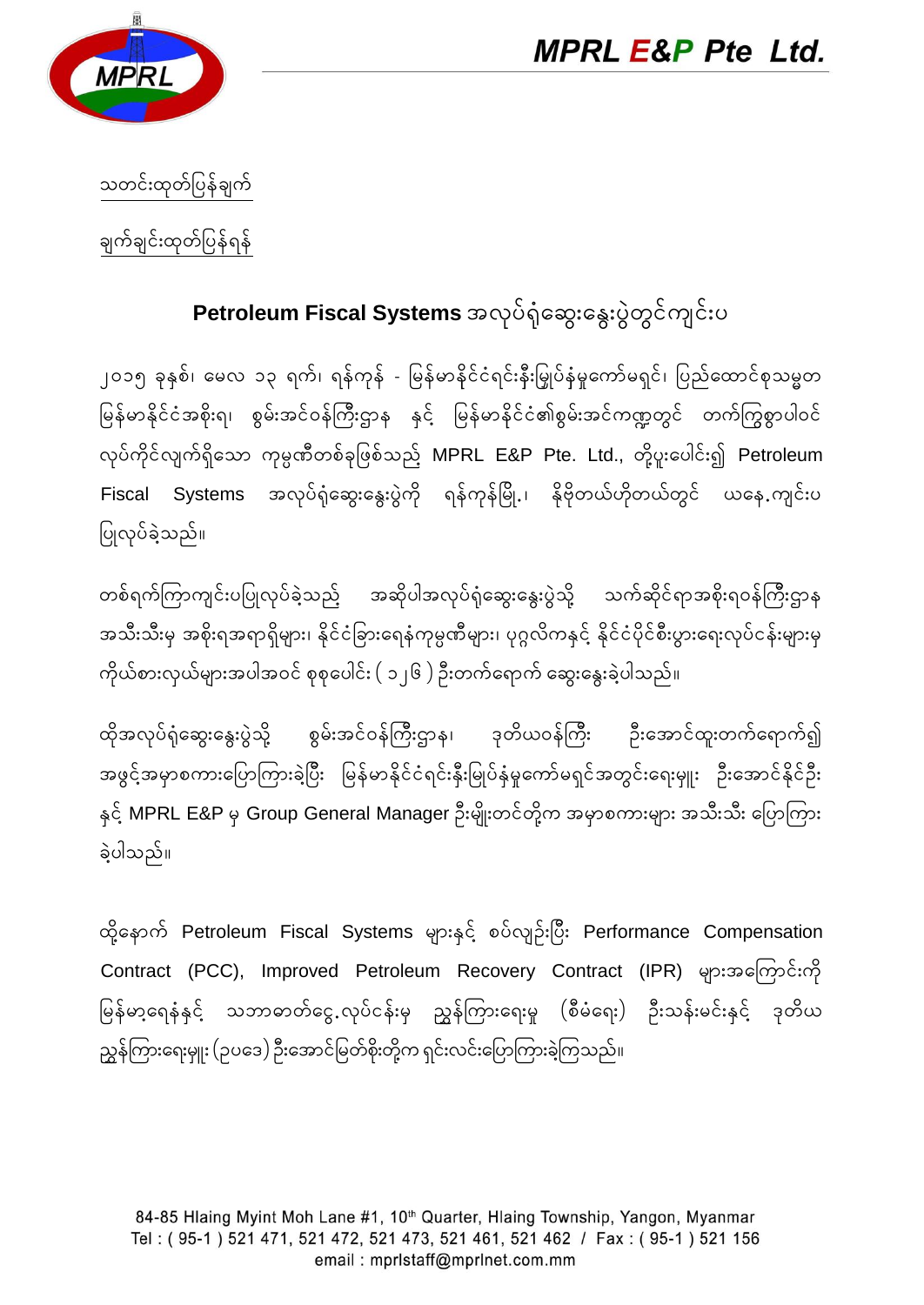

MPRL E&P မှ လက်ထောက်ဘဏ္ဍာရေးအရာရှိချုပ် ဦးဇော်လွင်ကလည်း Petroleum Fiscal Systems နှင့် စပ်လျဉ်းပြီး Performance Compensation Contract (PCC) အကြောင်းကို ရှင်းလင်းတင်ပြခဲ့ပါသည်။

အလုပ်ရုံဆွေးနွေးပွဲ၏ မွန်းလွဲပိုင်းတွင် Petroleum Fiscal Systems များဖြစ်ကြသော Production Sharing Contract (PSC), Improved Petroleum Recovery Contract (IPR) များအကြောင်းကို မြန်မာ့ရေနံနှင့် သဘာဝဓာတ်ငွေ.လုပ်ငန်းမှ ညွှန်ကြားရေးမှူးများဖြစ်ကြသည် ဦးသန်းမင်း၊ ဦးဟန်ထွန်း၊ ဒေါ်ညွန့်ညွန့်လွင်တို့က **Case Study** အဖြစ်လက်တွေ. တွေ.ကြုံနေရသည် အခြေအနေများကို ဆွေးနွေးခြင်း၊ Performance Compensation Contract (PCC) အကြောင်းကို  $\mathsf{MPRL}\,\mathsf{E\&P}\,$ မှ ဦးဇော်လွင်က $\mathsf{Case}\,\mathsf{Study}\,\mathsf{W}$ rokshop အဖြစ်ဆွေးနွေးခြင်းများကို ပြုလုပ်ခဲ့ပါသည်။

ထို့နောက်တွင် တက်ရောက်လာသူများက အောက်ဖော်ပြပါအကြောင်းအရာများကို ရင်းနှီးပွင့်လင်းစွာ အွေးနွေးမေးမြန်းခဲ့ကြပါသည်။

- ၁။ ဦးဟန်ထွန်း (ညွန်ကြားရေးမျုး ပစ္စည်းစီမံ MOGE) မှ ရေနံရှာဖွေရေးနှင့် တူးဖော်ထုတ်လုပ်ရေးဆိုင်ရာ ပစ္စည်းများတင်သွင်းခြင်းဆိုင်ရာ Logistics Issue များအနေဖြင့် Investment Item နှင့်Drawback Item များအား အခွန်သတ်မှတ်ကောက်ခံခြင်းများနှင့် Bonded Warehouse ခွင်ပြုချက်နှင့်စပ်လျဉ်း၍ စဉ်းစားပေးရန် အချက်များအား တင်ပြဆွေးနွေးခဲ့ရာတွင် အကောက်ခွန်ဦးစီးဌာနမှညွှန်ကြားရေးမျုး၊ ဒေါ်စိုးစိုးလွင်နှင့် လက်ထောက်ညွှန်ကြားရေးမျုး၊ ဦးသန်းဆွေတင့်တို့မှ အကောက်ခွန်မူဝါဒဆိုင်ရာများကို ပြန်လည်ဖြေရှင်း ဆွေးနွေးခဲ့ကြပါသည်။
- ၂။ ဦးဟန်ထွန်း (ညွှန်ကြားရေးမှူုး ပစ္စည်းစီမံ MOGE) မှ ဆက်လက်၍ စားသောက်ကုန် ပစ္စည်းများအား တင်သွင်းမှုနှင့် စပ်လျဉ်းသည် အခက်အခဲများအား တင်ပြဆွေးနွေးရာ ပြည်တွင်းအခွန်များဦးစီးဌာနမှညွှန်ကြားရေးမှူး၊ ဒေါ်မြမြဦးမှ ပြန်လည် ဆွေးနွေးခဲ့ပါသည်။
- ၃။ ဆက်လက်၍ ဦးသန်းမင်း (ညွှန်ကြားရေးမှူုး –MOGE) မှ Crude Oil Transportation နှင့်စပ်လျဉ်း၍ ယာယီသိုလှောင်ကန်တွင် Import Permit ကိုအသုံးပြုရခြင်းဖြင့် ပေးဆောင်ရ သည် အခွန်ကိစ္စများအား သက်ဆိုင်ရာဝန်ကြီးဌာနများမှ အလျဉ်းသင့်သလို ရှင်းလင်းပေးပါရန် ဆွေးနွေးခဲ့ပါသည်။

84-85 Hlaing Myint Moh Lane #1, 10<sup>th</sup> Quarter, Hlaing Township, Yangon, Myanmar Tel: (95-1) 521 471, 521 472, 521 473, 521 461, 521 462 / Fax: (95-1) 521 156 email: mprlstaff@mprlnet.com.mm